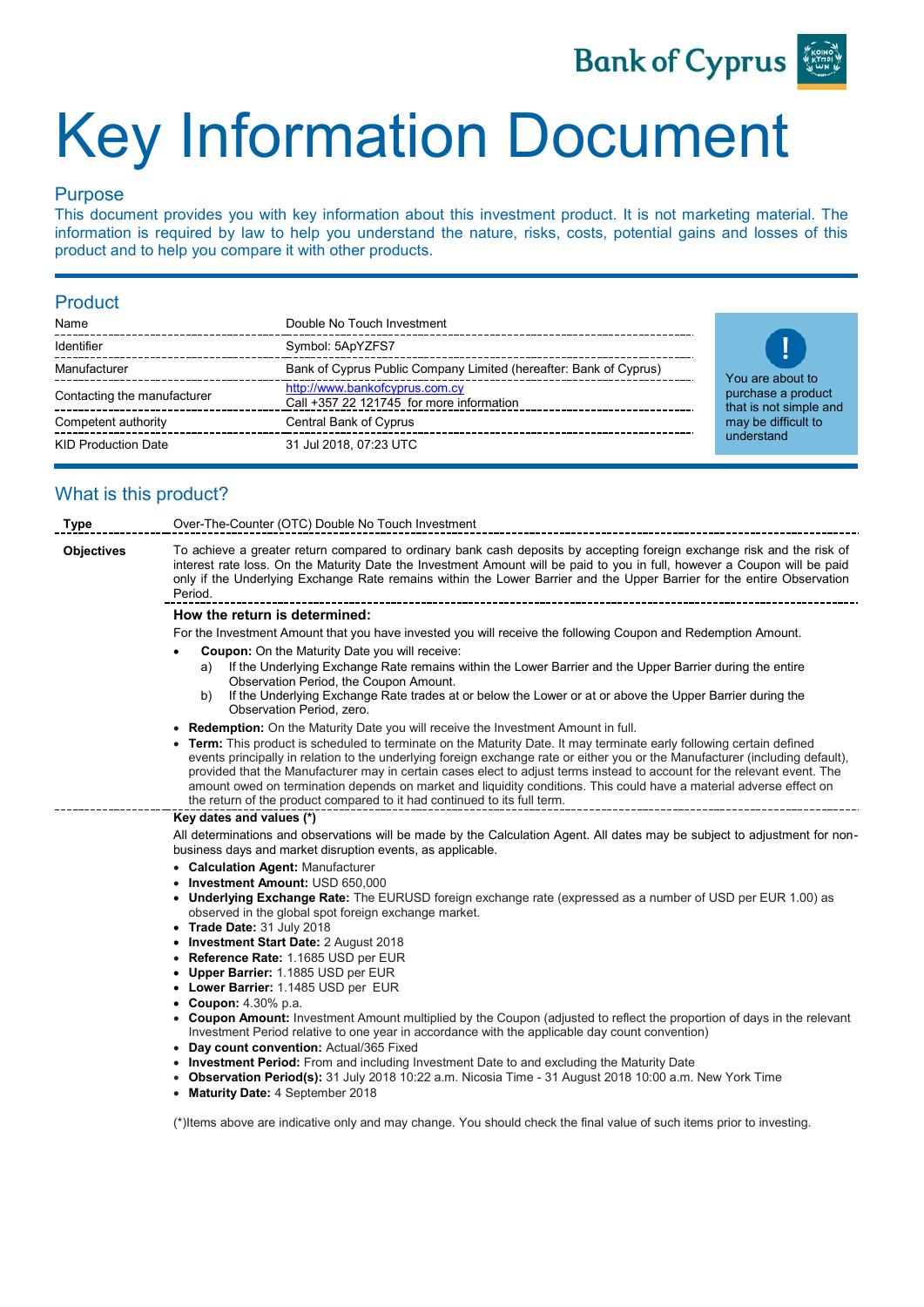

#### **Intended retail investor**

This product is intended for clients who:

- have significant knowledge and experience in products such as the one described in this document
- require capital protection on maturity
- are willing and able to bear a potentially total loss
- have a risk tolerance consistent with the summary risk indicator in this document
- are expressing a view on the underlying consistent with the conditions for a positive outcome (as stated in the product description)
- have a horizon consistent with the term of this product

#### What are the risks and what could I get in return? Summary Risk Indicator



you cash in at an early stage and you may get back less. You may not be able to cash in early. You may have to pay significant extra costs to cash in early.

The summary risk indicator is a guide to the level of risk of this product compared to other products. It shows how likely it is that the product will lose money because of movements in the markets or because Bank of Cyprus is not able to pay you. We have classified this product as 5 out of 7, which is a medium-high risk class. This classification takes into consideration two elements: 1) the market risk - that rates the potential losses from future performance at a very low level; and 2) the credit risk which estimates that poor market conditions could impact the capacity of Bank of Cyprus to pay you. **Be aware of currency risk. If you will receive payments in a currency other than the official currency of the Member State where the product is marketed, the final return you will get will depend on the exchange rate between the two currencies. This risk is not considered in the indicator shown above.** You are entitled to receive back at least 100% all of your capital. Any amount over this, and any additional return, depends on future market performance and is uncertain. If Bank of Cyprus is not able to pay you what is owed, you could lose your entire investment.

#### Performance Scenarios

| Investment USD 10,000 |                                     |                                         |  |  |
|-----------------------|-------------------------------------|-----------------------------------------|--|--|
| Scenarios             |                                     | 1.1 months (Recommended holding period) |  |  |
| Stress scenario       | What you might get back after costs | <b>USD 10.000</b>                       |  |  |
|                       | Average return each year            | 0.00%                                   |  |  |
| Unfavourable scenario | What you might get back after costs | <b>USD 10.000</b>                       |  |  |
|                       | Average return each year            | 0.00%                                   |  |  |
| Moderate scenario     | What you might get back after costs | <b>USD 10.000</b>                       |  |  |
|                       | Average return each year            | 0.00%                                   |  |  |
| Favourable scenario   | What you might get back after costs | <b>USD 10.037</b>                       |  |  |
|                       | Average return each year            | 4 11%                                   |  |  |

This table shows the money you could get back over the next 1.1 months, under different scenarios, assuming that you invest USD 10,000. The scenarios shown illustrate how your investment could perform. You can compare them with the scenarios of other products. The scenarios presented are an estimate of future performance based on evidence from the past on how the value of this investment varies, and are not an exact indicator. What you get will vary depending on how the market performs and how long you keep the investment. The stress scenario shows what you might get back in extreme market circumstances, and it does not take into account the situation where we are not able to pay you. This product cannot be cashed in. This means it is difficult to estimate how much you would get back if you cash in before maturity. You will either be unable to cash in early or you will have to pay high costs or make a large loss if you do so. As the recommended holding period is 1 year or less, performance scenarios have been provided for the recommended holding period only and not for any interim holding periods.

The figures shown include all the costs of the product itself, but may not include all the costs that you pay to your advisor or distributor. The figures do not take into account your personal tax situation, which may also affect how much you get back.

# What happens if Bank of Cyprus is unable to pay out?

You may, under certain preconditions, be entitled to compensation from the Investor Compensation Fund (the "Fund") for Clients of Banks. Information on the Investor Compensation Funds and the Deposit Guarantee Scheme has been made available to you in the MiFID Pre-Contractual Information Package. If Bank of Cyprus is unable to fulfil its obligations in respect of this product, you may be able to recover some of your investment from the Fund. However, the coverage limit from the Fund only applies to an eligible investor's aggregate claim on Bank of Cyprus irrespective of the number of investment accounts the investor may have with Bank of Cyprus. This means that if you hold two such eligible investments with a total value of EUR 30,000, you will only be covered up to a total amount of EUR 20,000 and will not be covered for the remaining EUR 10,000. For further information, please visit Bank of Cyprus website at [http://bankofcyprus.com.cy/en-gb/retail/the](http://bankofcyprus.com.cy/en-gb/retail/the-bank/mifid/client-terms-and-conditions/)[bank/mifid/client-terms-and-conditions/](http://bankofcyprus.com.cy/en-gb/retail/the-bank/mifid/client-terms-and-conditions/)